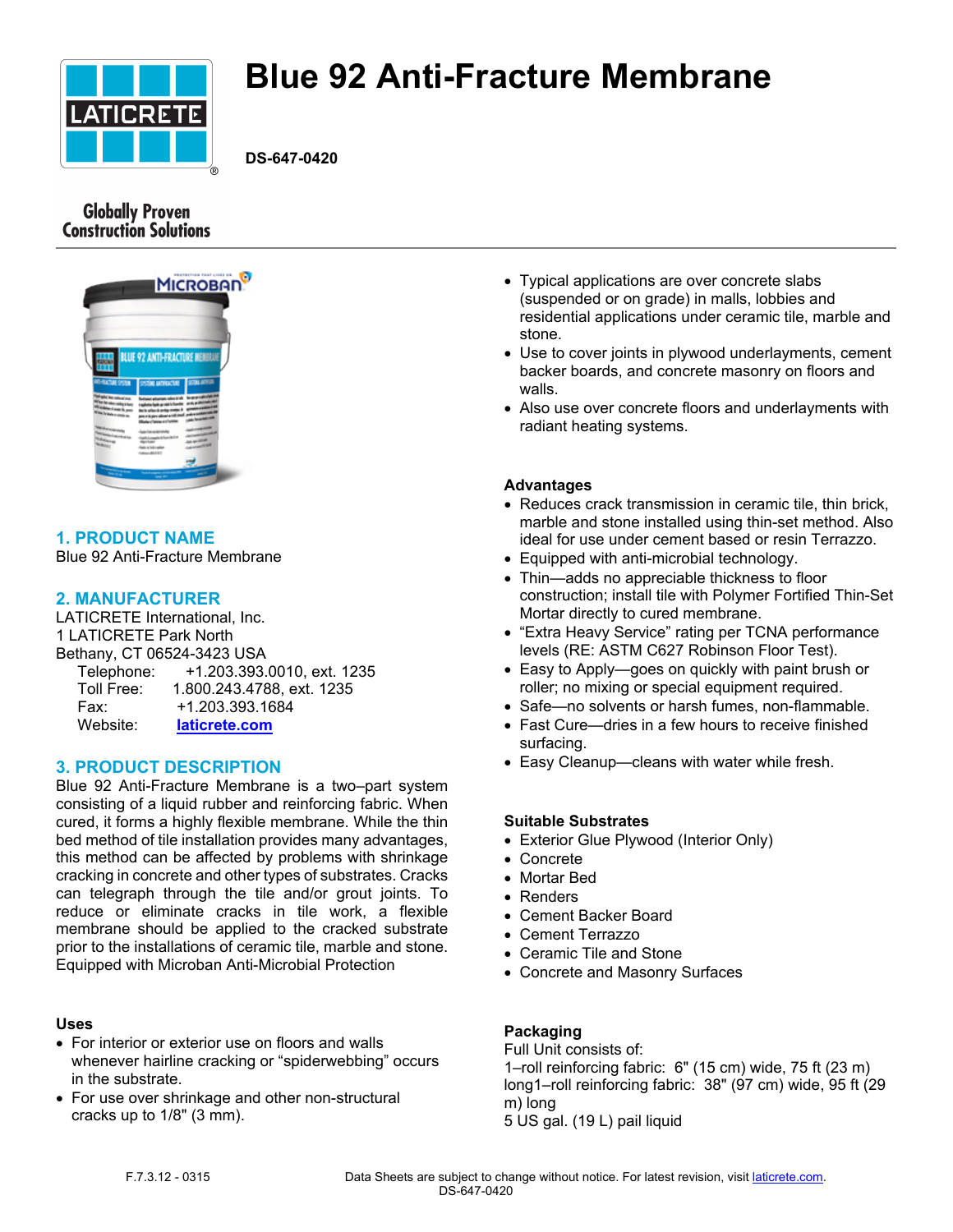Crack Suppression Kit (1/4 Unit) contains: 2 gal. (7.66 L) jug of liquid, 15" (37.5 cm) wide roll

## **Approximate Coverage**

Approximately 300 ft<sup>2</sup> (28 m<sup>2</sup>) at 20 mil (0.5 mm) thickness per full unit. Approximately 75 linear ft (23 linear meters) per crack suppression kit.

## **Shelf Life**

Factory sealed containers of this product are guaranteed to be of first quality for two (2) years if stored at temperatures >32°F (0°C) and <110°F (43°C).

## **Limitations**

- Blue 92 Anti-Fracture Membrane is not intended for use as a waterproofing membrane. When a waterproofing membrane is required, use a LATICRETE® Waterproofing Membrane (see Section 10 FILING SYSTEMS).
- DO NOT use over expansion joints, structural cracks or areas with differential vertical movement.
- Adhesives/mastics, mortars and grouts for ceramic tile, pavers, brick and stone are not replacements for waterproofing membranes.
- Apply to surfaces above 45°F (7°C). Maintain a constant temperature greater than 45°F (7°C) for 24 hours after installation.
- Not intended as a wearing surface. Must be covered with tile, or other traffic bearing material.
- DO NOT bond to particle board, luan, Masonite<sup>®</sup> or hardwood surfaces.
- Not for use beneath cement or other plaster finishes. Consult with plaster manufacturer for their recommendations when waterproofing membrane is required under plaster finishes.
- Not for use under self-leveling underlayments or decorative wear surfaces.

## **Cautions**

- During cold weather, protect finished work from traffic until fully cured.
- For white and light-colored marbles use a white Mortar.
- For green resin backed agglomerates and moisture sensitive marbles, use LATAPOXY® 300 Adhesive. Refer to Data Sheet 633.0.
- Protect freshly installed membrane from water exposure.

## **4. TECHNICAL DATA**

## **VOC/LEED Product Information**

This product has been certified for Low Chemical Emissions (ULCOM/GG UL2818) under the UL GREENGUARD Certification Program For Chemical Emissions For Building Materials, Finishes and Furnishings (UL 2818 Standard) by UL Environment.

Total VOC Content pounds/gallon (grams/liter) of product in unused form is 0.02 lb/gal (2.39 g/?).

## **Applicable Standard**

• ANSI A118.12

## **Physical Properties**

| <b>Physical Properties</b>                     | <b>Test Method</b>           | Blue 92 Anti-<br><b>Fracture</b><br><b>Membrane</b> | <b>ANSI A118.12</b>                  |
|------------------------------------------------|------------------------------|-----------------------------------------------------|--------------------------------------|
| <b>System Crack</b><br>Resistance              | ANSI A118.12 5.4             | Pass at 1/8 inch<br>$(3 \text{ mm})$                | Pass at 1/8 inch<br>$(3 \text{ mm})$ |
| Elongation                                     | ASTM D751-89;<br>17.1        | $20 - 30%$                                          | N/A                                  |
| <b>Breaking Strength</b><br>(Cut Strip Method) | <b>ASTM D751-89:</b><br>16.1 | 1700-1900 psi<br>(11.72-13.10 MPa)                  | N/A                                  |
| Nominal Dry<br><b>Thickness</b>                | LIL 1013-92                  | $0.020$ inch<br>$(0.51$ mm)                         | N/A                                  |
| 28 day<br>Quarry/Concrete<br>Shear Strength    | <b>ANSI A118.12</b><br>5.1.5 | 125-175 psi<br>$(0.86 - 1.6$ MPa)                   | 50 psi<br>$(0.34 \text{ MPa})$       |
| Point Load                                     | ANSI A118.12 5.2             | 3200-3700 lbf<br>$(14 - 16$ kN)                     | 1000 lbf<br>(4.4 kN)                 |

Specifications subject to change without notification. Results shown are typical but reflect test procedures used. Actual field performance will depend on installation methods and site conditions.

## **5. INSTALLATION**

 The following overview provides basic installation information. Refer to Data Sheet WPAF.5 for complete instructions or visit **www.laticrete.com.**

#### **Preparation**

Identify the type of crack in the substrate. DO NOT use Blue 92 Anti-Fracture Membrane over structural cracks or other areas with differential vertical movement.

**Shrinkage Cracks:** Occur during the curing process of the concrete. Typically the movement is horizontal (open and close). **Structural Cracks:** Occur from improper design or installations of substructure for load conditions. Typical movement is vertical (up and down). Blue 92 Anti-Fracture Membrane is not intended to bridge joints which experience dynamic movement such as expansion joints and structural cracks. Expansion joints must be carried through the entire tile installation. **Surface Preparation**

1. Surfaces must be structurally sound, stable and rigid enough to support ceramic tile, stone, thin brick and similar finishes. Substrate deflection under all live, dead and impact loads, including concentrated loads, must not exceed L/360 for thin bed ceramic tile/brick installations or L/480 for thin bed stone installations where L=span length. For exterior vertical installations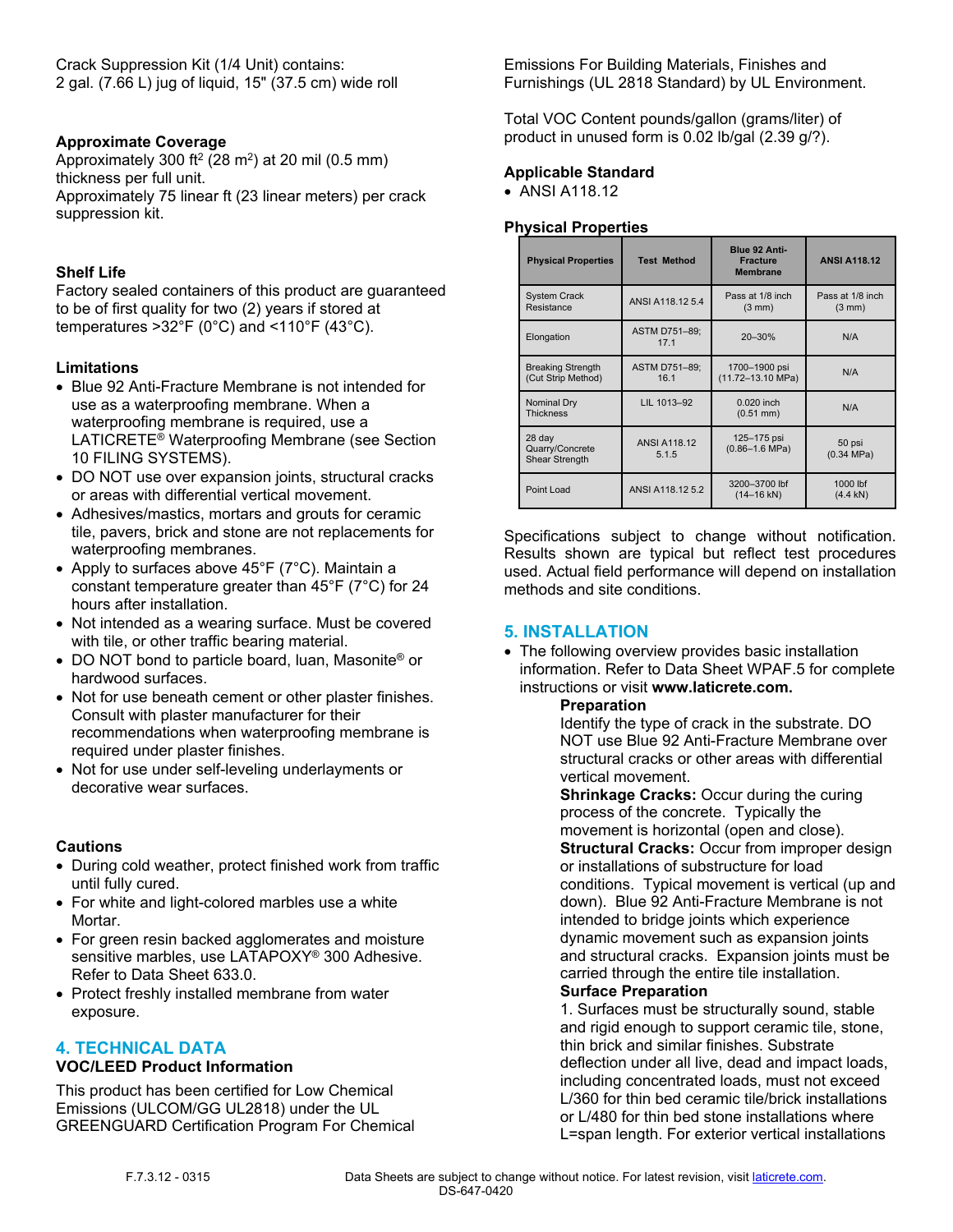over framed construction, the substrate deflection under all live, dead and impact loads, including concentrated loads, must not exceed L/600 where L=span length.

2. For thin-bed ceramic tile installations when a cementitious bonding material will be used, including medium bed mortar: maximum allowable variation in the tile substrate – for tiles with edges shorter than 15" (375mm), maximum allowable variation is 1/4" in 10' (6mm in 3m) from the required plane, with no more than 1/16" variation in 12" (1.5mm variation in 300mm) when measured from the high points in the surface. For tiles with at least one edge 15" (375mm) in length, maximum allowable variation is 1/8" in 10' (3mm in 3m) from the required plane, with no more than 1/16" variation in 24" (1.5mm variation in 600mm) when measured from the high points in the surface. For modular substrate units, such as exterior glue plywood panels or adjacent concrete masonry units, adjacent edges cannot exceed 1/32" (0.8mm) difference in height.

3. Substrate beds shall be wood floated or lightly steel troweled.

4. Maximum amount of moisture in the concrete mortar bed substrate should not exceed 5 lbs/1,000 ft<sup>2</sup>/24hrs (283µg/s• m<sup>2</sup>) per ASTM F-1869 or 75% relative humidity as measured with moisture probes. Consult with finish material manufacturer to determine the maximum allowable moisture content for substrates under their finished material.

5. Surfaces should be between 45°F (7°C) and 90°F (32°C).

6. Provide minimum slope to drains of 1/4" per 1' (6 mm per 0.3 m).

7. Concrete and masonry must be free of curing agents, paint, sealers, water repellents or other treatments that prevent membrane bonding.

8. Plywood floors (interiors only) – minimum construction for direct bond:

**Subfloor:** 5/8" (15 mm) thick, exterior glue, tongue and groove plywood over bridged 2" x 10" (40 mm x 240 mm nominal) joists spaced 16" (400 mm) o.c. maximum; fasten plywood 6" (150 mm) o.c. along sheet ends and 8" (200 mm) o.c. along intermediate supports with 8d (65 mm) ring-shank nails or screws; allow 1/8" (3 mm) between sheets; all sheet ends must be supported by a framing member; glue sheets to joists with construction adhesive;

**Underlayment:** 5/8" (15 mm) thick exterior glue plywood fastened 6" (150 mm) o.c. along sheet

ends and 8" (200 mm) o.c. in the panel field (both directions) with 8d (65 mm) ring-shank nails or screws; allow 1/8" (3 mm) between sheets and 1/4" (6 mm) between floor and any abutting surfaces; offset underlayment joints from joints in subfloor and stagger joints between sheet ends; glue underlayment to subfloor with construction adhesive.

## **Application**

**Pre-treat Cracks:** Apply a liberal coat<sup>^</sup> of liquid 8" (20 cm) wide over crack. Embed 6" (15 cm) wide Waterproofing/Anti-Fracture Fabric into first coat of liquid. Liberally apply 2<sup>nd</sup> coat of liquid<sup>^</sup> to seal Waterproofing/Anti-Fracture Fabric. **Crack Isolation (Partial Coverage)** Crack suppression must be applied a minimum of 3 times the width of the tile or stone being installed. The tile installed over the crack cannot be in contact with the concrete.

Follow TCNA Method F125 for the treatment of hairline cracks, shrinkage cracks, and saw cut or control joints: Apply a liberal coat^^ of Blue 92 Anti-Fracture Membrane liquid, 8" (200 mm) wide over the using a paint roller or paint brush and immediately apply the 6" (150 mm) wide Waterproofing/Anti-Fracture Fabric into the wet liquid. Press firmly with brush or roller to allow complete "bleed through" of liquid. Immediately apply a second liberal coat^^ of Blue 92 Anti-Fracture Membrane liquid over the fabric and allow to dry. Apply a liberal coat^^ of Blue 92 Anti-Fracture Membrane to a minimum of three (3) times the width of the tile and immediately apply the Waterproofing/Anti-Fracture Fabric into the wet liquid. Press firmly with brush or roller to allow complete "bleed through" of liquid. Immediately apply another liberal coat<sup>^^</sup> of Blue 92 Anti-Fracture Membrane liquid over the fabric and allow to dry. Treat closest joint to crack, saw cut, or cold joint with LATASIL™.

#### Refer to Detail ES-F125 (available **www.laticrete.com/ag**) and TCNA Method

^ Wet coat thickness is 20 mils, 0.02", 0.5 mm; use wet film gauge to check thickness. ^^ Wet coat thickness is 20 mils, 0.02" (0.5–0.8mm); use wet film gauge to check thickness; consumption/coat is approximately  $0.01$  gal/ft<sup>2</sup> (0.4 L/m<sup>2</sup>); coverage/coat is approximately 100 ft<sup>2</sup>/gal (2.5 m<sup>2</sup>/l).

F125 for more information.

**Main Membrane Application (Full Coverage):** Once surface of crack pretreatment has dried to the touch, use a wide brush/paint roller to cover substrate with a liberal coat^ of Blue 92 Anti-Fracture Membrane liquid. Cover an area slightly wider than the reinforcing fabric width (>38" [97 cm]). Embed Waterproofing/Anti-Fracture Fabric while liquid is still wet. Press firmly with brush or roller to allow complete "bleed through" of liquid. Apply